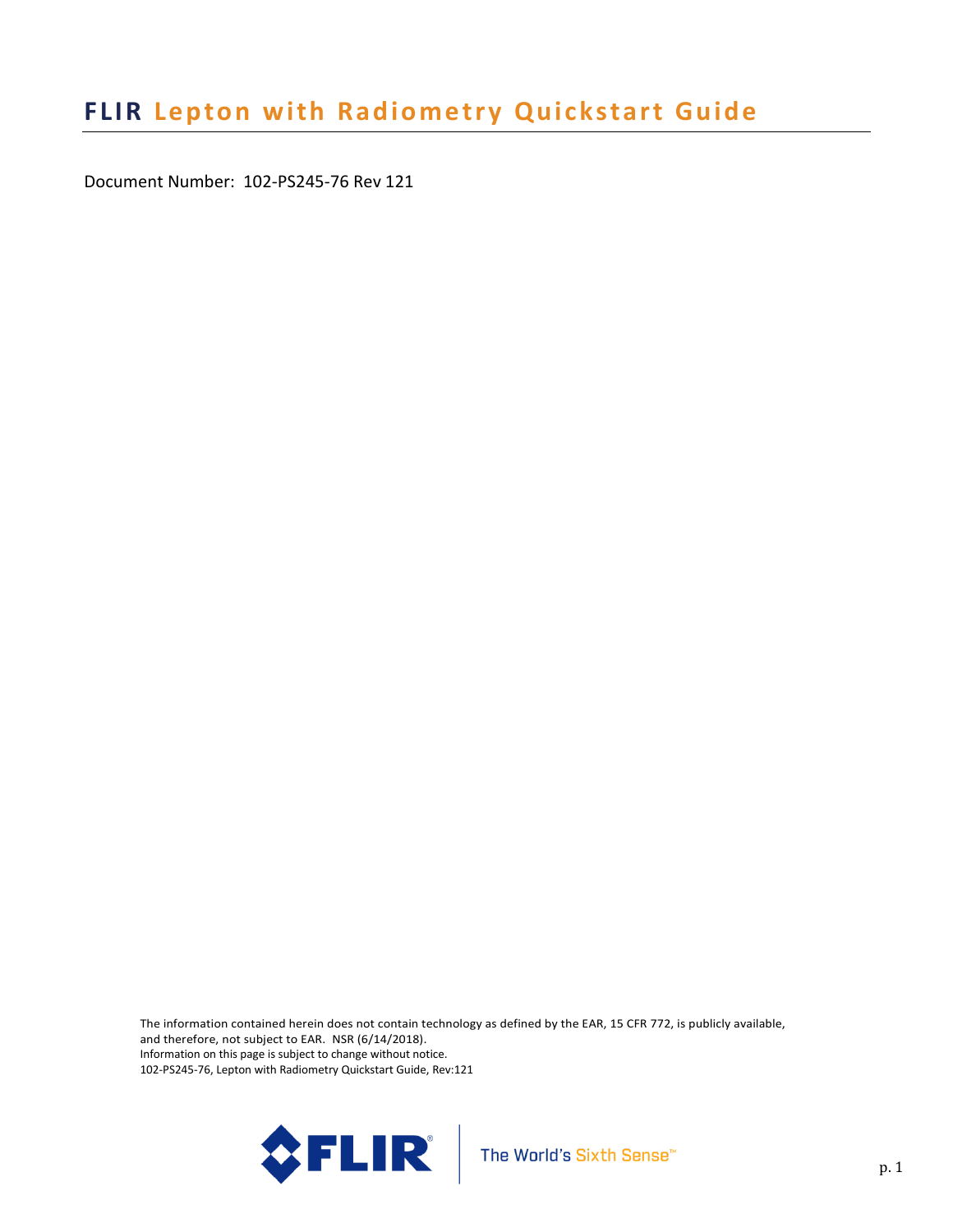

### <span id="page-1-0"></span>**Revision History**

| Version | Date             | Comments                                                     |
|---------|------------------|--------------------------------------------------------------|
| 100     | December 8, 2016 | <b>Initial Release</b>                                       |
| 110     | June 16, 2017    | Updated to include equations required for calibration herein |
| 120     | June 16, 2018    | Corrected equation for calculation of windows transmission   |
| 121     | August 28, 2018  | <b>Updated EAR statement</b>                                 |

The information contained herein does not contain technology as defined by the EAR, 15 CFR 772, is publicly available, and therefore, not subject to EAR. NSR (6/14/2018).

Information on this page is subject to change without notice.

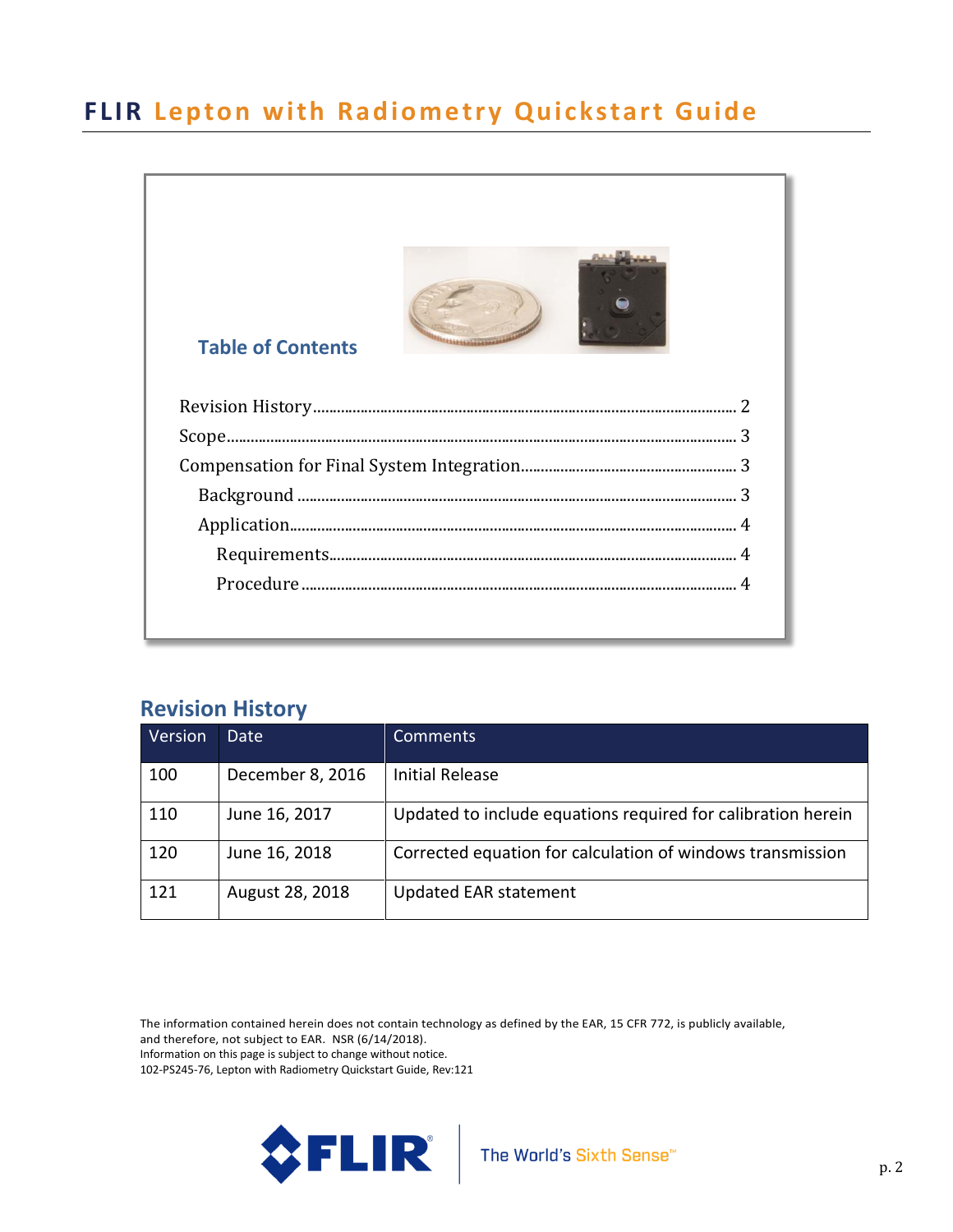### <span id="page-2-0"></span>**Scope**

This document describes a simplified subset of the parameter updates necessary for integrating the Lepton with Radiometry configuration (80x60 part number: 500-0763-01) into a final system. For a more in-depth discussion of the radiometry background principles and sources of error, please refer to the Advanced Radiometry Application Note (document number 102- PS245-75).

### <span id="page-2-1"></span>**Compensation for Final System Integration**

#### <span id="page-2-2"></span>**Background**

The Lepton with Radiometry is calibrated at the factory for accurate measurement of a scene with 100% emissivity in close proximity to the camera. Factors such as scene emissivity and unwanted signal from sources other than the scene will influence the measurement accuracy of a real scene. Compensation for the factors that enter as a result of integrating the Lepton in a complete system is the subject of this document.

The Lepton with Radiometry calibrated values and parameter defaults assume no window or 100% window transmission, but typical integrated systems include a window which needs to be characterized to achieve accurate radiometry. The window must be transmissive in the long wave infrared (LWIR) band, specifically 7-14µm. Typical materials include Ge, ZnS, and Si where the average transmission across the LWIR band would be provided by the window supplier or preferably characterized for best accuracy as described in the subsequent section. The temperature of the window should also be characterized to determine the additional irradiance it adds to the system. In use, the window temperature will vary as a function of the environment temperature which can be compensated for by either run-time measurement (i.e. including a temperature sensor) or simply characterizing the value at a single temperature and relating it to the temperature sensors included in the Lepton module.

For best radiometric accuracy, it is recommended that the window transmission and window temperature are characterized on a small sample set in the final system to be applied to all systems using the same configuration. The window transmission should be characterized first, then the window temperature at a single ambient temperature point at a minimum. Note that the window temperature measurement error is high when the window transmission is very high, but in this case the impact of this parameter is lower. The following section discusses the procedure for characterizing the window parameters which are effectively correcting all gain

The information contained herein does not contain technology as defined by the EAR, 15 CFR 772, is publicly available, and therefore, not subject to EAR. NSR (6/14/2018). Information on this page is subject to change without notice.

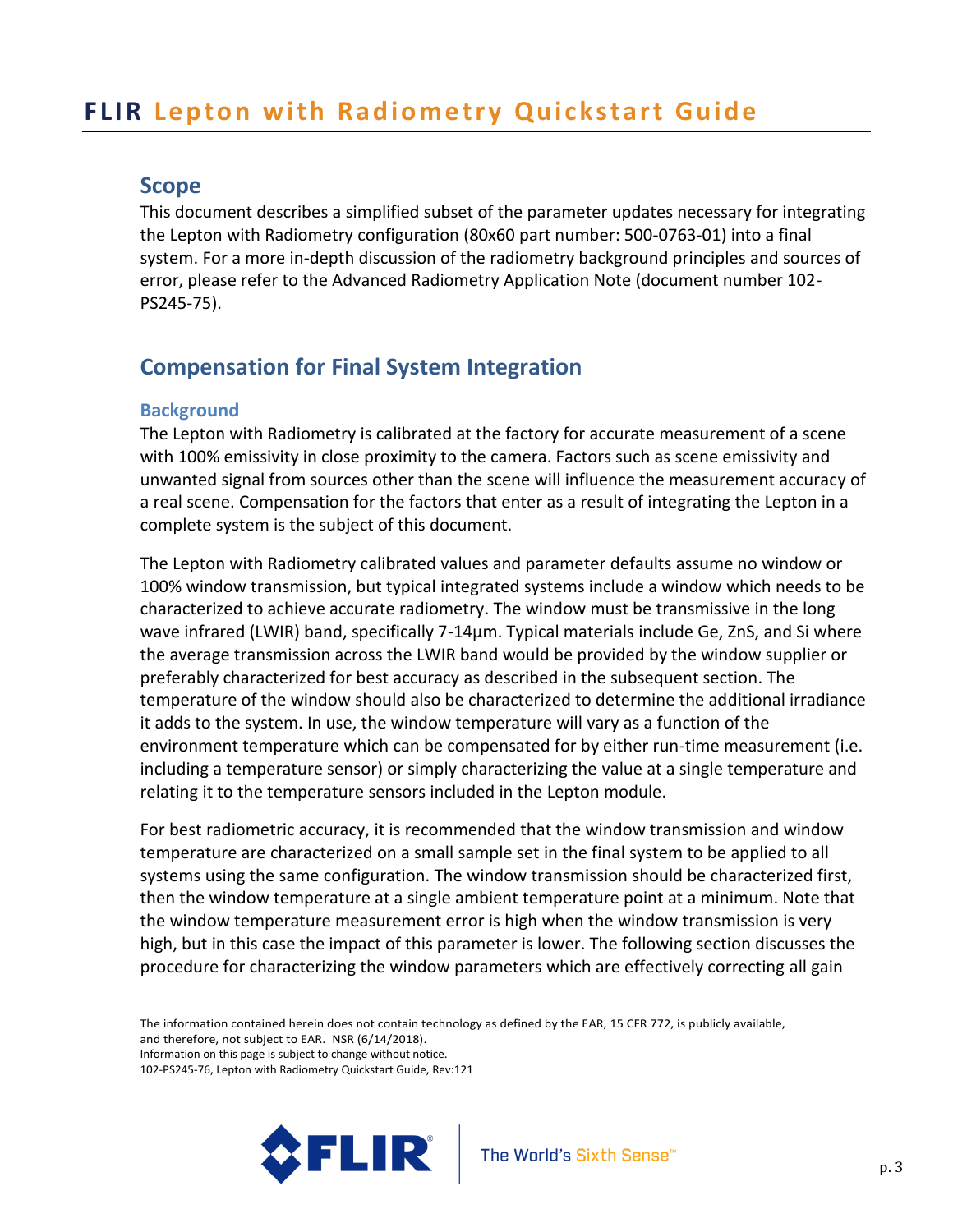(e.g. window transmission) and offset (e.g. reflection and/or irradiance from the window) errors in the final system.

### <span id="page-3-0"></span>**Application**

#### <span id="page-3-1"></span>**Requirements**

- Two black body sources with known temperatures and emissivity, e.g. 20°C and 60°C
- Software interface to communicate with Lepton over i2c
- Video interface to view VoSPI
- $\blacksquare$  Final enclosure with the window

#### <span id="page-3-2"></span>**Procedure**

- 1) Power on the Lepton within the final system (including the window).
- 2) Align the camera with the black body source such that the surface of the black body subtends at a minimum the 10x10 center pixels. Ensure the black body is far enough away to be in focus. If the black body source is relatively hot, this can cause undesired camera heating affects, so a shield may be used until the data collection starts.
- 3) Ensure the black body source is stable in temperature. Ensure the camera temperature is stable. For example, to verify the camera temperature is stable, read back the FPA temperature via the LEP\_GetSysFpaTemperatureKelvin() C-SDK command multiple times over the course of 10 seconds.
- 4) Change the Flat Field Correction (FFC) mode to "Manual" to ensure no FFCs occur during the calibration via the LEP\_SetFfcShutterModeObj() C-SDK command.
- 5) Perform an FFC via the LEP RunSysFFCNormalization() C-SDK command and wait at least one minute prior to data collection.
- 6) Set the TLinear state to disabled via the LEP\_SetRadTLinearEnableState() C-SDK command.
- 7) Capture a frame or record the mean of the center pixels. The mean output of the center region of interest, ideally smaller than the black body (e.g. 6x6), is variable  $S_{1Win}$ . Record the FPA temperature  $(T_{FPA})$  in degrees Celsius at the time of this measurement (either in the telemetry data or via i2c query).
- 8) Move the camera to view the second, hotter black body source.
- 9) Capture a frame or record the mean of the center pixels. The mean output of the center ROI is variable  $S_{2Win}$ .

*Note: Alternatively, both black body sources can be viewed simultaneously and the captured frame analyzed with the appropriate region of interest for each of the S1Win and S2Win measurements.*

The information contained herein does not contain technology as defined by the EAR, 15 CFR 772, is publicly available, and therefore, not subject to EAR. NSR (6/14/2018).

Information on this page is subject to change without notice.

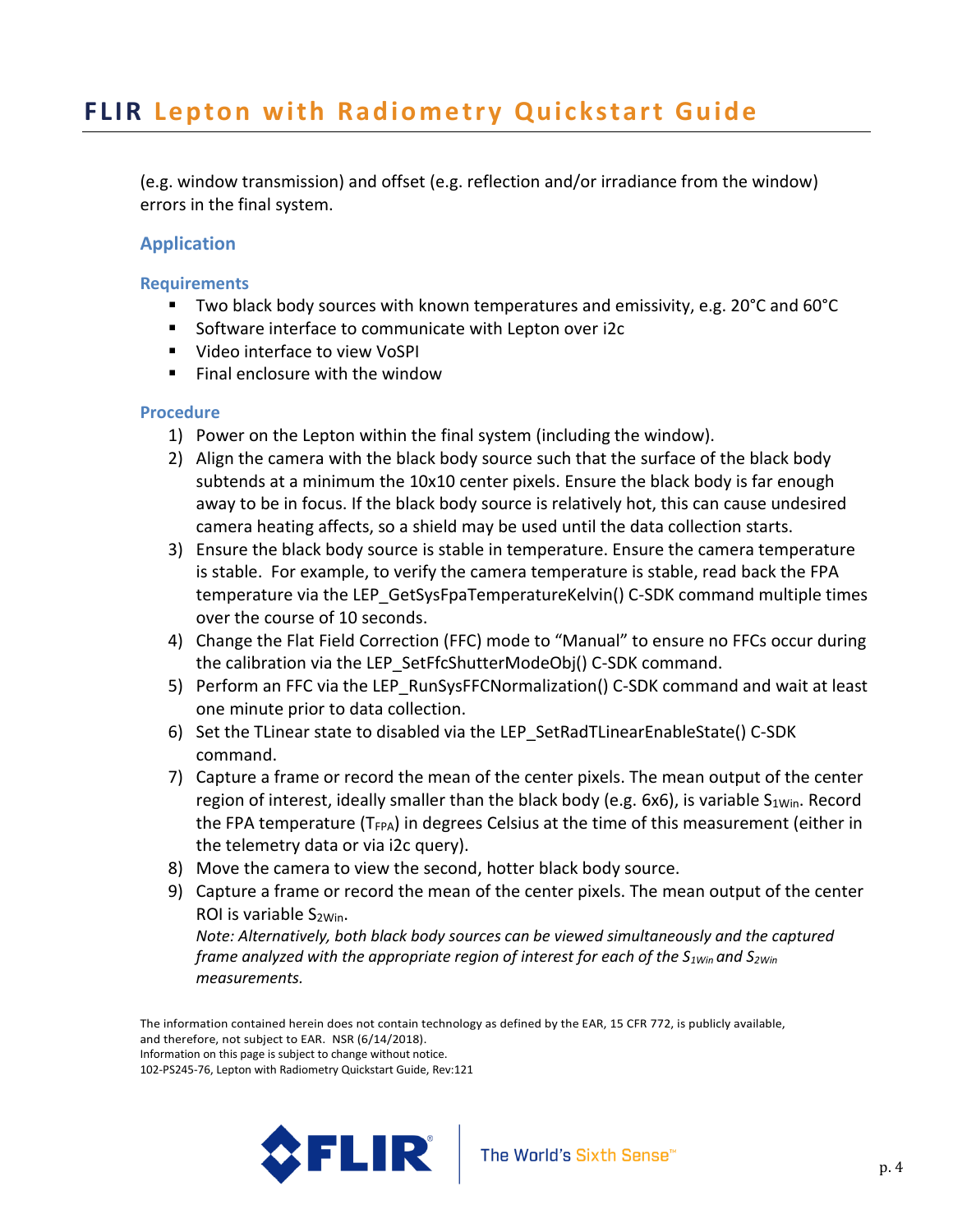- 10) Remove the window and repeat the previous steps where the new measurements without the window are variables  $S_{1N\text{oWin}}$  and  $S_{1N\text{oWin}}$ .
- 11) Calculate the average percent transmission reduction due to the window with the following equation:

$$
\tau_{Win} = \frac{S_{2Win} - S_{1Win}}{S_{2Nowin} - S_{1Nowin}}
$$

12) Calculate the window temperature with the following equations. The flux due to the window temperature W( $T_{\text{Win}}$ ) must first be calculated before converting to temperature T<sub>Win</sub> with the RBFO parameters that were calibrated at the factory on a per-camera basis; the RBFO parameters can be read from the camera software via the LEP\_GetRadRBFOExternal0() C-SDK command. The background temperature  $T_{Bkg}$  must be assumed and the corresponding flux  $W(T_{Bkg})$  calculated using the RBFO function. The expected blackbody signal  $W(T_{BB})$  must also be calculated with the known black body temperature and the RBFO function.

$$
W(T_{Win}) = \frac{S_{1Win} - \tau_{Win}\{\epsilon W(T_{BB}) + (1 - \epsilon)W(T_{Bkg})\}}{(1 - \tau_{Win})}
$$

$$
T_{Win} = B/\ln\left(\frac{R}{W(T_{Win}) - O} + F\right)
$$

where

- $\mathbf{r}$   $\varepsilon$  = emissivity of the black body
- $\blacksquare$  S<sub>1Win</sub> = measured signal against black body 1
- $\blacksquare$   $\tau_{\text{Win}}$  = characterized window transmission
- $\blacksquare$  R, B, F, and O = camera specific constants readable via CCI
- $\bullet$  W(T<sub>BB</sub>) = expected signal against the black body, calculated via RBFO equation below
- $\blacksquare$  W(T<sub>Bkg</sub>) = flux due to background temperature, calculated via RBFO equation below

$$
W(T) = \frac{R}{\exp(B/T_K) - F} + O
$$

13) Write the characterized external scene parameters  $\tau_{\text{Win}}$  and  $\tau_{\text{Win}}$  to camera software via the LEP SetRadFluxLinearParams().



The information contained herein does not contain technology as defined by the EAR, 15 CFR 772, is publicly available, and therefore, not subject to EAR. NSR (6/14/2018).

Information on this page is subject to change without notice.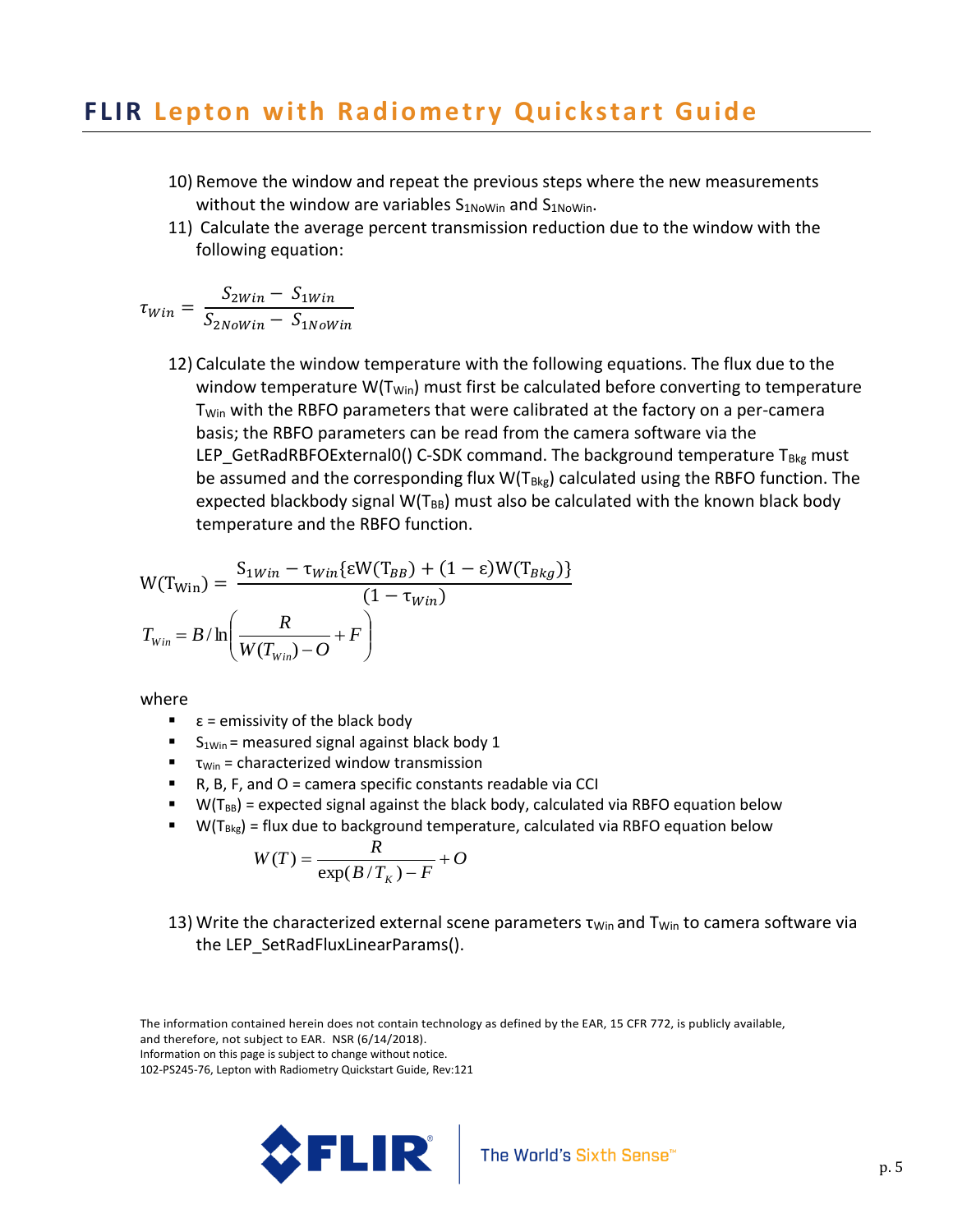- 14) Verify accuracy against both black body sources to confirm the newly characterized parameters.
- 15) If it is not practical to measure the window temperature in use, it can be estimated by using nearby known temperatures such as that of the focal plane array ( $T_{FPA}$ ) plus an offset determined experimentally. This constant offset may be determined with the room temperature ambient data described above, where  $T_{FPA}$ (measured) is determined in Step 7 and  $T_{\text{Win}}$  (measured) is determined in Step 12:

Offset =  $T_{Win}$ (measured) –  $T_{FPA}$ (measured)

 $T_{Win}$ (runtime) =  $T_{FPA}$ (runtime) + Offset

*Note: updating the window temperature in runtime based on T<sub>FPA</sub> or an additional temperature sensor requires constant update of the TWin parameter in software via the i2c interface.*

© FLIR Commercial Systems, 2014. All rights reserved worldwide. No parts of this manual, in whole or in part, may be copied, photocopied, translated, or transmitted to any electronic medium or machine readable form without the prior written permission of FLIR Commercial Systems

Names and marks appearing on the products herein are either registered trademarks or trademarks of FLIR Commercial Systems and/or its subsidiaries. All other trademarks, trade names, or company names referenced herein are used for identification only and are the property of their respective owners.

This product is protected by patents, design patents, patents pending, or design patents pending.

If you have questions that are not covered in this manual, or need service, contact FLIR Commercial Systems Customer Support at 805.964.9797 for additional information prior to returning a camera.

This documentation is subject to change without notice.



This equipment must be disposed of as electronic waste. Contact your nearest FLIRCommercial Systems, Inc. representative for instructions on how to return the product to FLIR for proper disposal.

**FCC Notice.** This device is a subassembly designed for incorporation into other products in order to provide an infrared camera function. It is not an end-product fit for consumer use. When incorporated into a host device, the end-product will generate, use, and radiate radio frequency energy that may cause radio interference. As such, the end-product incorporating this subassembly must be tested and approved under the rules of the Federal Communications Commission (FCC) before the end-product may be offered for sale or lease, advertised, imported, sold, or leased in the United States. The FCC regulations are designed to provide reasonable protection against interference to radio communications. See 47 C.F.R. §§ 2.803 and 15.1 et seq.

The information contained herein does not contain technology as defined by the EAR, 15 CFR 772, is publicly available, and therefore, not subject to EAR. NSR (6/14/2018). Information on this page is subject to change without notice. 102-PS245-76, Lepton with Radiometry Quickstart Guide, Rev:121